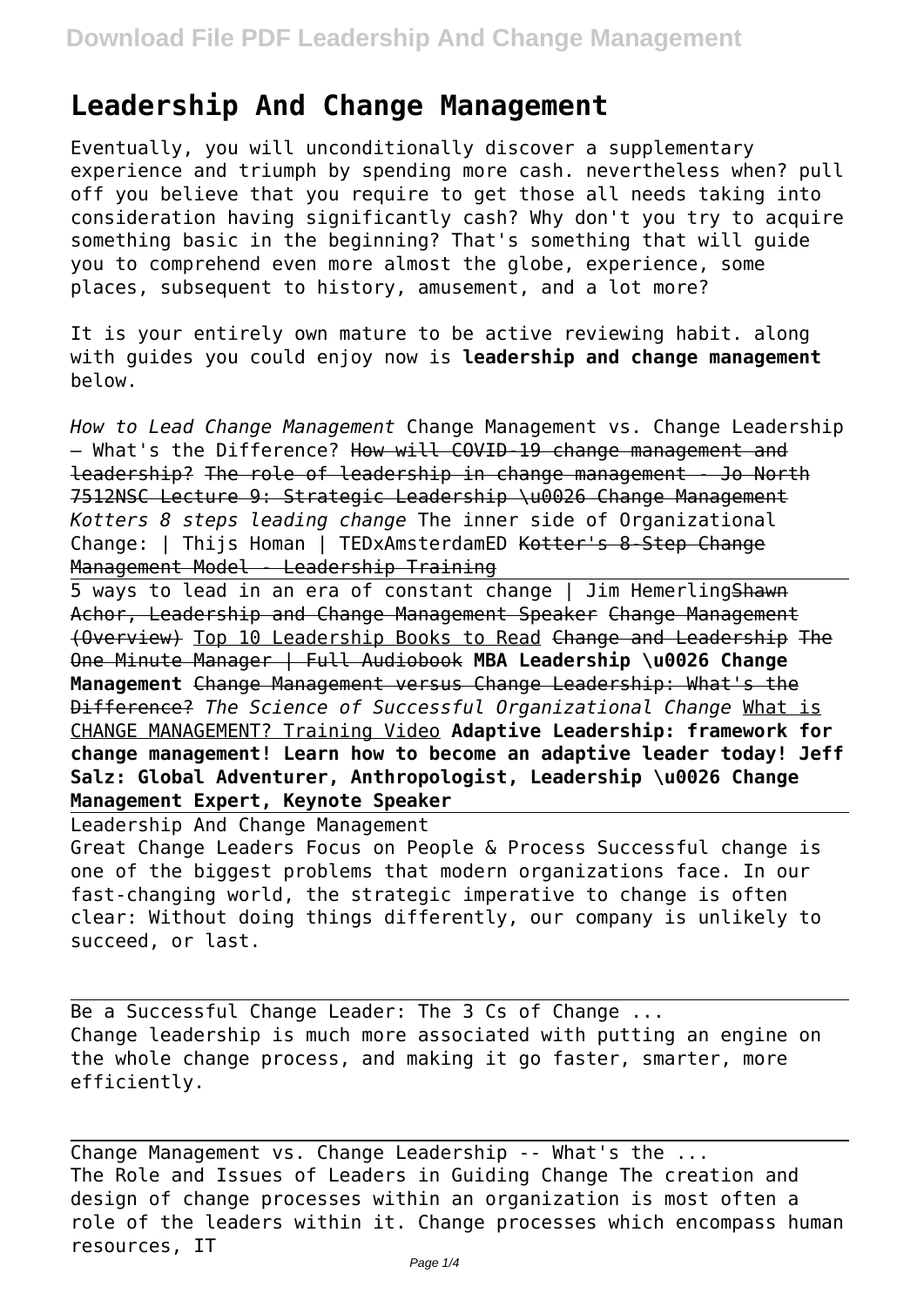Leadership and Change Management.pdf | Change Management ... The leadership style is something that has huge relevancy with the change management and most importantly it is highly relevant with the two major aspects of change management. First are those leaders always focusing upon the identification of change that could be required in near past or for the future course of action.

Leadership and Change Management - Essay Example The role of leadership in change management requires that you help people buy into your vision for the organization. This type of communication needs to occur consistently, no matter if it's the mundane, day-to-day issues or more serious change programs. Your message needs to be clear and consistent.

The Role of Leadership in Change Management | AlignOrg ... Successful change management requires a large commitment from executives and senior managers, whether the change is occurring in a department or in a complete organization. Leadership from the senior team is the most significant factor in helping employees to buy into and support needed changes. Not Optional in Change Management

Executive Leadership and Support in Change Management Change leadership is associated with the urgency of change and larger change where aspired new vision is broad. Change leadership can be defined as the ability to manage, lead, and enable the process of change to attain a desired future state of well-being. Further, the associated people with change should be soothingly taken care of.

Difference Between Change Management and Change Leadership ... In many evolving companies, change management leadership is the missing link to success. When you have synergy between management and leadership, obstacles are easier to overcome. Results are better, success is more common, and failure rates are reduced. Below, we'll explore the obstacles that stand in the way of success.

Change Management Leadership: Overcoming Obstacles to Change Change management is a challenge when leaders across the organization are not willing to share their intellectual capital for the betterment of a healthier whole.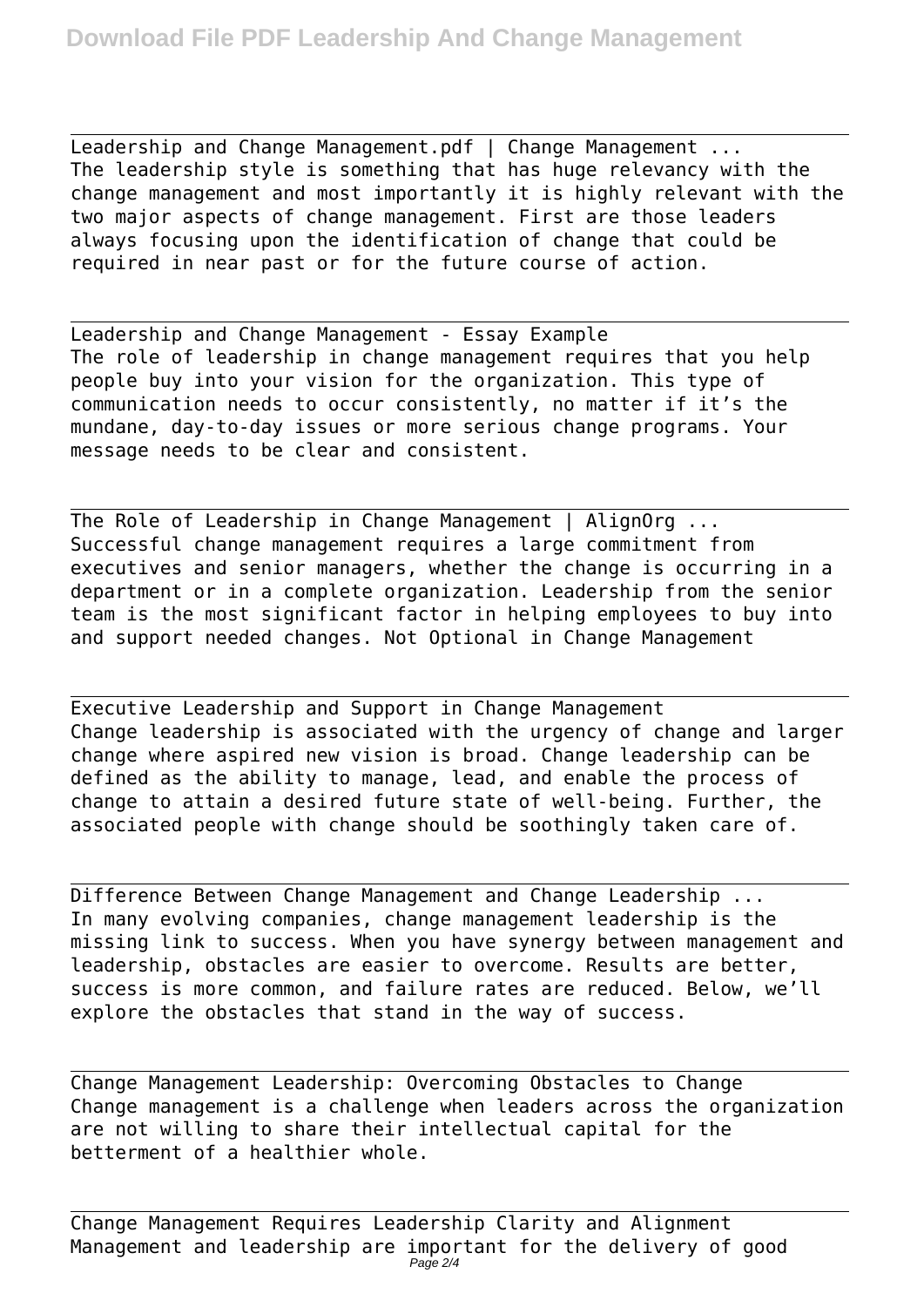## **Download File PDF Leadership And Change Management**

health services. Although the two are similar in some respects, they may involve diff erent types of outlook, skills, and behaviours. Good managers should strive to be good leaders and good leaders, need management skills to be eff ective.

Chapter 10 LEADERSHIP AND MANAGEMENT - WHO Change management is vital, but must be driven by change leaders to be effective. Change management usually concerns small changes that contribute to a larger picture. Change leadership on the other hand will direct organizations to new destinations, mobilizing resources which facilitate change.

Change management Vs. change leadership? Which is More ... Change management is a critical part of any project that leads, manages, and enables people to accept new processes, technologies, systems, structures, and values. It is the set of activities that helps people transition from their present way of working to the desired way of working. -Lambeth Change Management Team, Change Management Toolkit.

CHANGE MANAGEMENT LEADERSHIP GUIDE - Ryerson University Leadership development and change management tend to be top priorities for many organizations. In spite of this, a majority of organizations tend to fall far short of their goals for both. One...

Change Management and Leadership Development Have to Mesh Aligning this to the context of change management, this is a leadership style which has been shown empirically to hinder the progress of change within the firm (Bennis, 2000). As seen in Kotter's eight stage model of change, change can be approached in a prescriptive, diagnostic manner.

Leadership In Relation to Change Management change management. Change leadership is about the phases of change—and the emotions associated with those phases—that people must navigate when change is constant. Change leadership requires leaders, and the organization as a whole, to address beliefs and mindsets and to develop the practices and behaviors that help people adapt to change.

Navigating Change: A Leader's Role - CCL | Learn More Assess the problem from a leadership, collaboration, communication, change management, and policy perspective. Plan to spend approximately 2 direct practicum hours meeting with a patient, Page 3/4